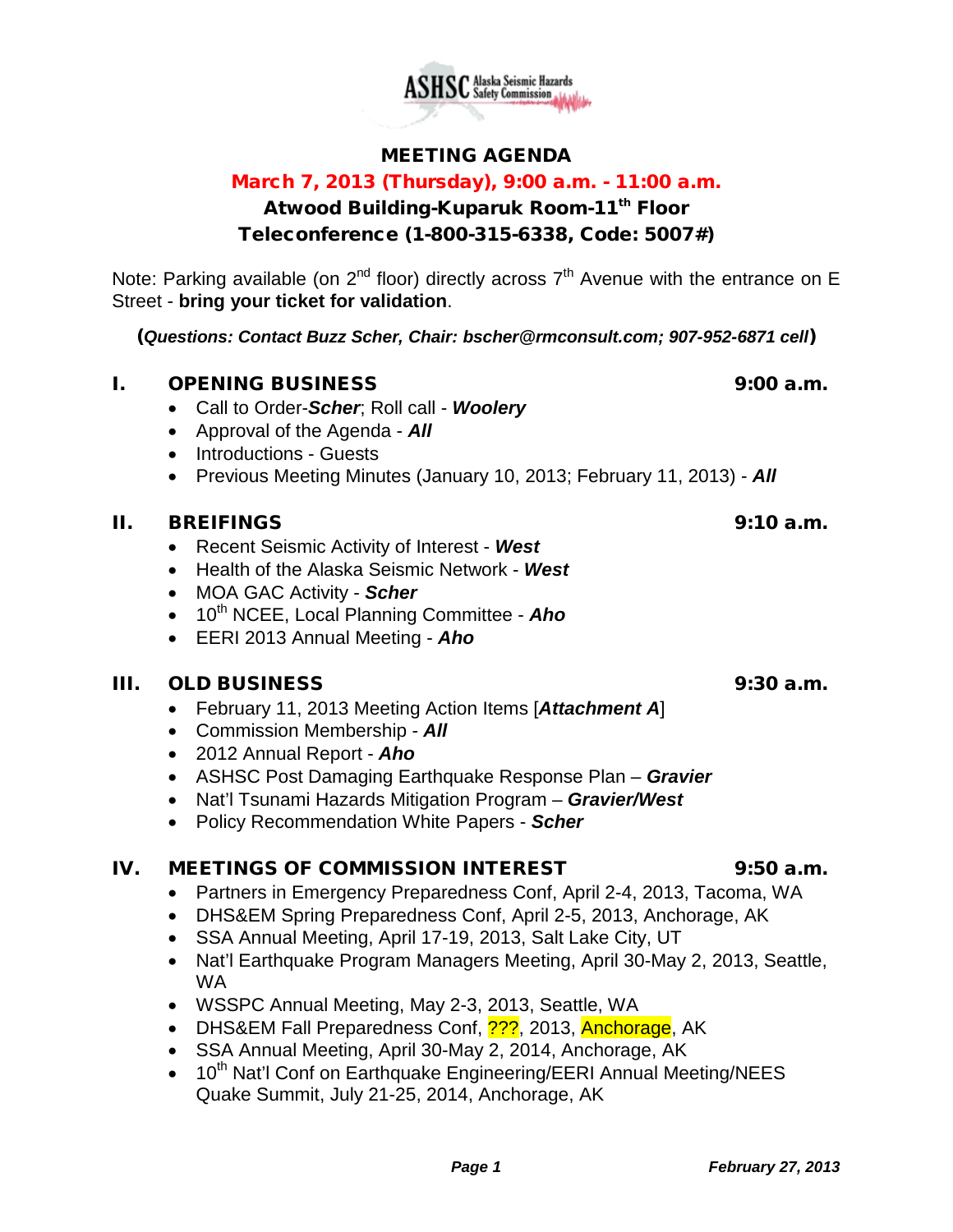#### *Page 2 February 27, 2013*

## V. CRITICAL DEADLINES 9:55 a.m.

- ASHSC Report to WSSPC March, 2013 (?)
- 2012 Report to Legislature Final March 2013 (?)
- AELS Meeting (*PR 2011-2*), Fairbanks May 2-3, 2013
- Legislative 'Sunset' Audit Summer/Fall 2013 (?)

#### VI. NEW BUSINESS 10:00 a.m.

- Matanuska-Susitna Borough Seismic Hazard Zone Map *Scher*
- Letter to House & Senate Transportation Committees (*re KABATA*) *Scher*
- Potential Future Briefings [*Attachment B*] *All*

#### VII. REPORTS 10:15 a.m.

- Committees [*Attachment C*]
	- o Schools *Kelly*
	- o Insurance *McSharry*
	- o Earthquake Scenario *Carver*
	- o Hazards Identification *Koehler*
	- o Education, Outreach & Partnering *Scher*
	- o Response & Recovery *Gravier*
- Chair

#### VIII. ADMINISTRATIVE MATTERS 10:50 a.m.

- Budget Report *Woolery*
- Next Meeting (Face-to-Face, Anchorage) **April 24-25, 2013**

#### IX. ADJOURNMENT 11:00 a.m.

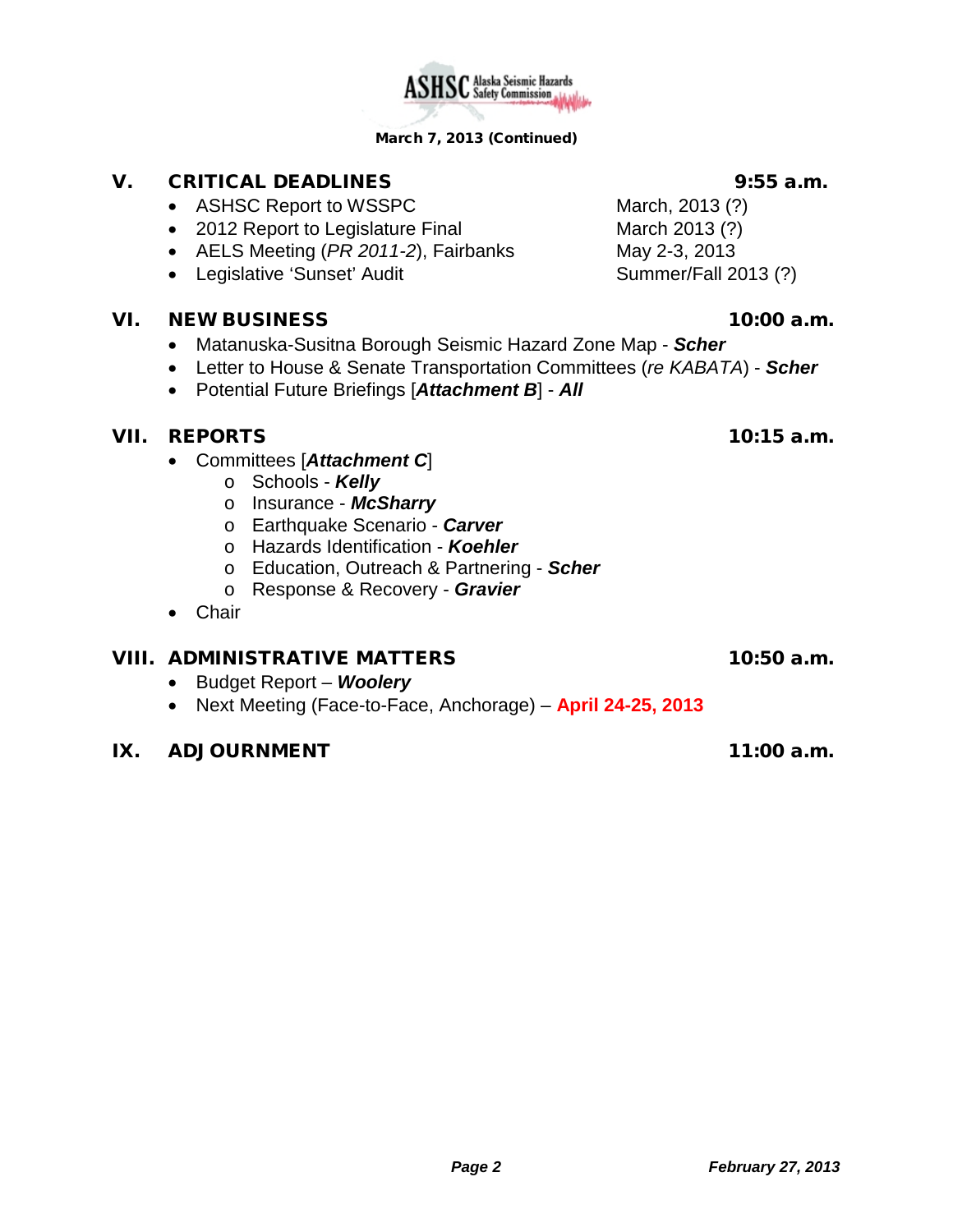

### **ATTACHMENT A**

#### **ACTION ITEMS LIST** (*Updated 2/12/2013*)

#### **MONTHLY ON-GOING ITEMS**

- Mark your calendar for the **March 7, 2013** Teleconference Meeting **All Members**
- Post the March 7, 2013 meeting schedule on the State's 'Public Notices' website **Woolery**
- Schedule Atwood Building Kuparuk Room for March 7, 2013 teleconference **Woolery**
- Prepare and circulate draft minutes for January 10, 2013 and February 11, 2013 meetings **- Woolery**
- Review draft minutes prior to meeting **All Members**
- Prepare agenda for March 7, 2013 teleconference meeting, and post on ASHSC website at least one week before meeting - **Scher/Woolery**
- Update membership rooster **Scher**
- Update ASHSC list of acronyms **Scher**
- Notify chair if not available to participate in next scheduled meeting **All Members**
- Post on ASHSC website approved meeting minutes, completed white papers and project reports, presentations, ASHSC annual reports, etc. – **Woolery**

#### **2012 MEETINGS**

- a. Prepare an information packet for new ASHSC members (e.g. Charter, Rules of Procedures, Strategic Plan, standing committees, member responsibilities, etc.) - **Aho**
- b. Draft letter to Governor for State support of the  $10<sup>th</sup>$  National Conference on earthquake Engineering to be in Anchorage, 2014 [*draft complete, hold pending EERI sponsor information*] - **Scher**
- c. Complete FEMA's on-line *Introduction to Incident Command System* coarse (ICS 100) **Carver**

#### **JANUARY 10, 2013 MEETING**

a. Contact USGS/AVO, AEIC and UAA about forming a 'working committee' to facilitate operation, maintenance, and distribution of recordings, for the Anchorage Strong Motion Instrumentation Network **- Aho**

#### **FEBRUARY 11, 2013 MEETING**

a. Contact Commissioner Miller about meeting absences - **Scher**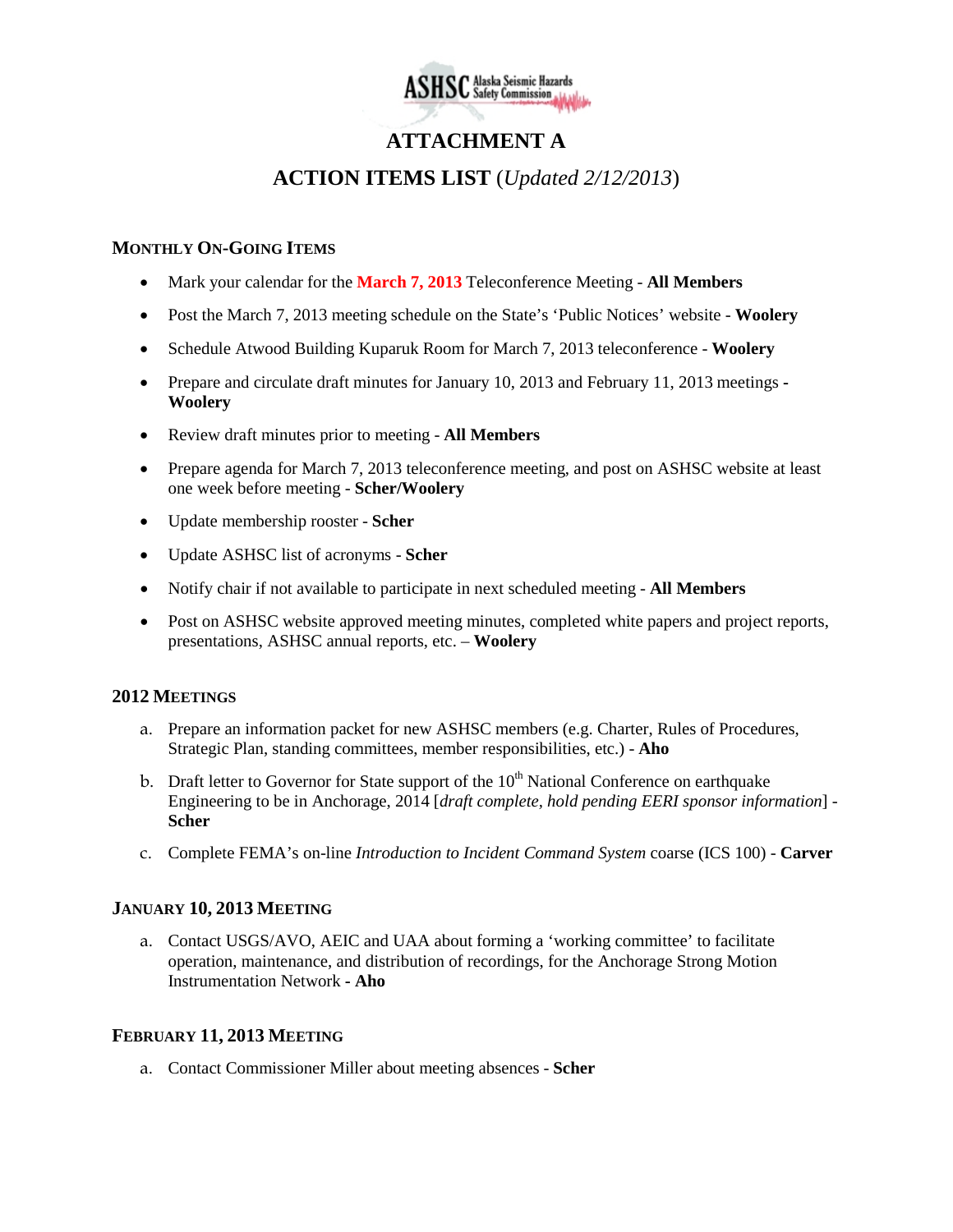

- b. Review Commission's draft 2012 "*Report to the Governor and State Legislature*", and provide comments to Aho by February 15, 2013 - **All Members**
- c. Prepare ASHSC's 2012 annual report to WSSPC **Scher**
- d. Response & Recovery Committee will meet (teleconference) to discuss a general outline (framework) for ASHSC's response plan following a damaging earthquake - **Gravier**
- e. Circulate DHS&EM's 2012 report to WSSPC **Gravier**
- f. Contact State Attorney General's Office regarding ASHSC's letter dated Oct 1, 2012 [*Policy Recommendation 2011-4*] - **Scher**
- g. Research Commission's statutory responsibilities following a damaging earthquake **Scher**
- h. Circulate (**Scher**) ASHSC's *Rules of Procedures* (01/11/2007) and *Charter* (January 2010) for review (**all members**) prior to the March 7, 2013 teleconference meeting.

#### **LONG-TERM ACTIVE PROJECTS (***IN-PROGRESS***)**

- a. Develop a plan for ASHSC's response following a damaging earthquake **Response & Recovery Committee (Gravier)**
- b. Kodiak Scenario Earthquake Project **Earthquake Scenario Committee (Carver)** [*report outline complete, waiting on FEMA's HAZUS report*]
- c. Develop a white paper on Seismic Sources in Alaska **Hazards Identification Committee (Koehler)**
- d. Develop a white paper for the value of strong motion instrumentation **Education, Outreach & Partnering Committee (Scher)**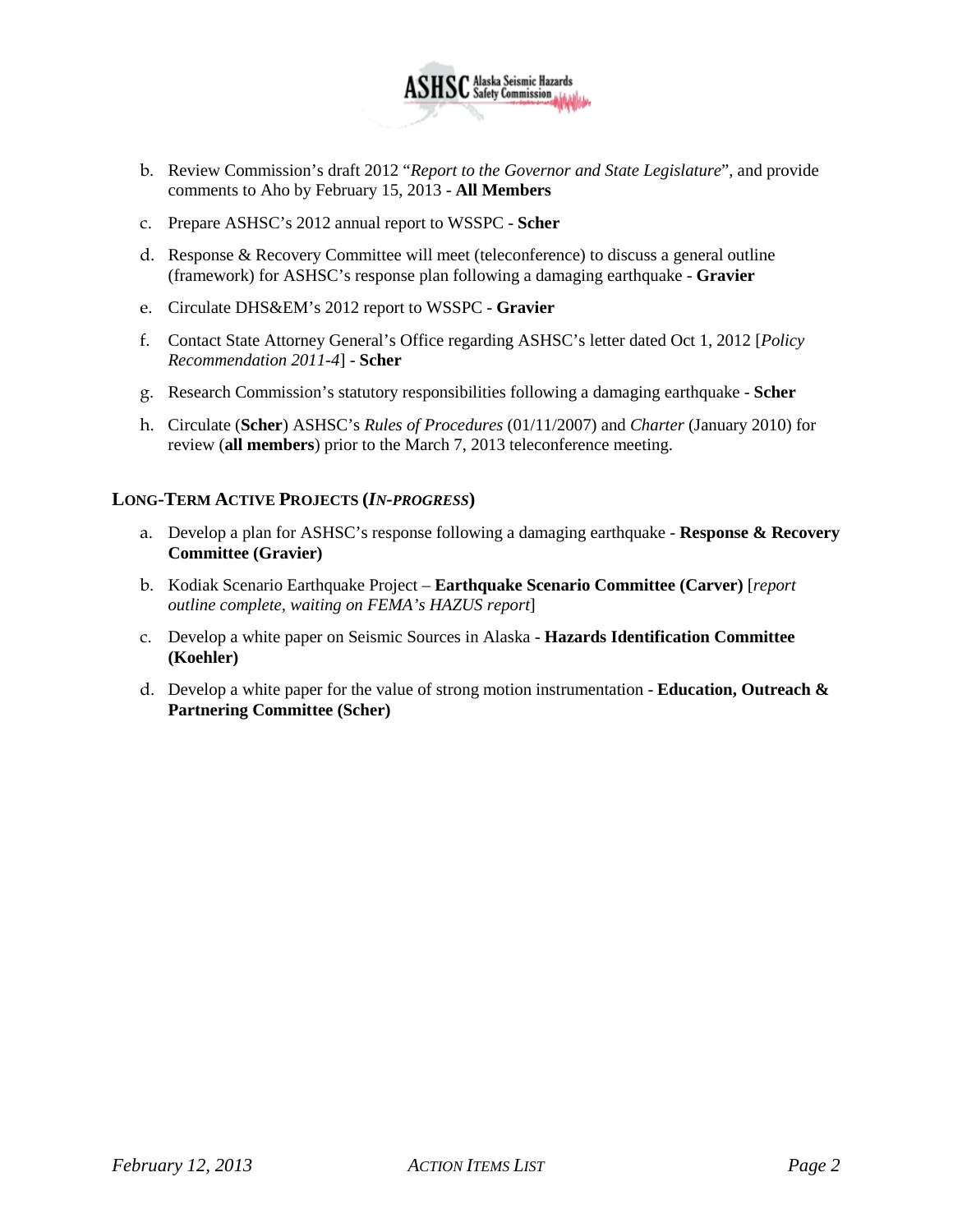# **ATTACHMENT B**

## **POTENTIAL FUTURE BRIEFS[1](#page-4-0) (***Updated 2/27/2013***)**

- Alaska DOT&PF Asset Management Program; Bridges, Retaining Structures & Slopes (*Scher*)
- Alaska Railroad Corporation; Bridges (*Aho*)
- Alaska ShakeMaps-AEIC (*Scher*)

**ASHSC** Alaska Seismic Hazards

- Alaska Shield (*Gravier)*
- Disaster Recovery Framework-David Andrews/DHS&EM (*Gravier*)
- Joyner Lecture Presentation; Tom O'Rourke, Cornell Univ: *The New Normal for Natural Disasters* (co-sponsor w/ UAA; *Aho*)
- Kodiak High School Renovation & Expansion Project (*Cassidy*)
- Mat-Su Prison (*Aho*)

 $\ddot{\phantom{a}}$ 

- MOA Emergency Operations Center Tour (*Aho*)
- MOA Utilities; Risk Management Programs (*Aho*)
- NOAA Warning & Coordination Meteorologists (*Aho*)
- Preparedness Conference-David Andrews/DHS&EM (*Gravier*)
- Private Sector Recovery Plans (*Aho*)

<span id="page-4-0"></span><sup>&</sup>lt;sup>1</sup> At future ASHSC 'face-to-face' meetings, unless otherwise noted. Please inform the Chair of additional ideas as appropriate.